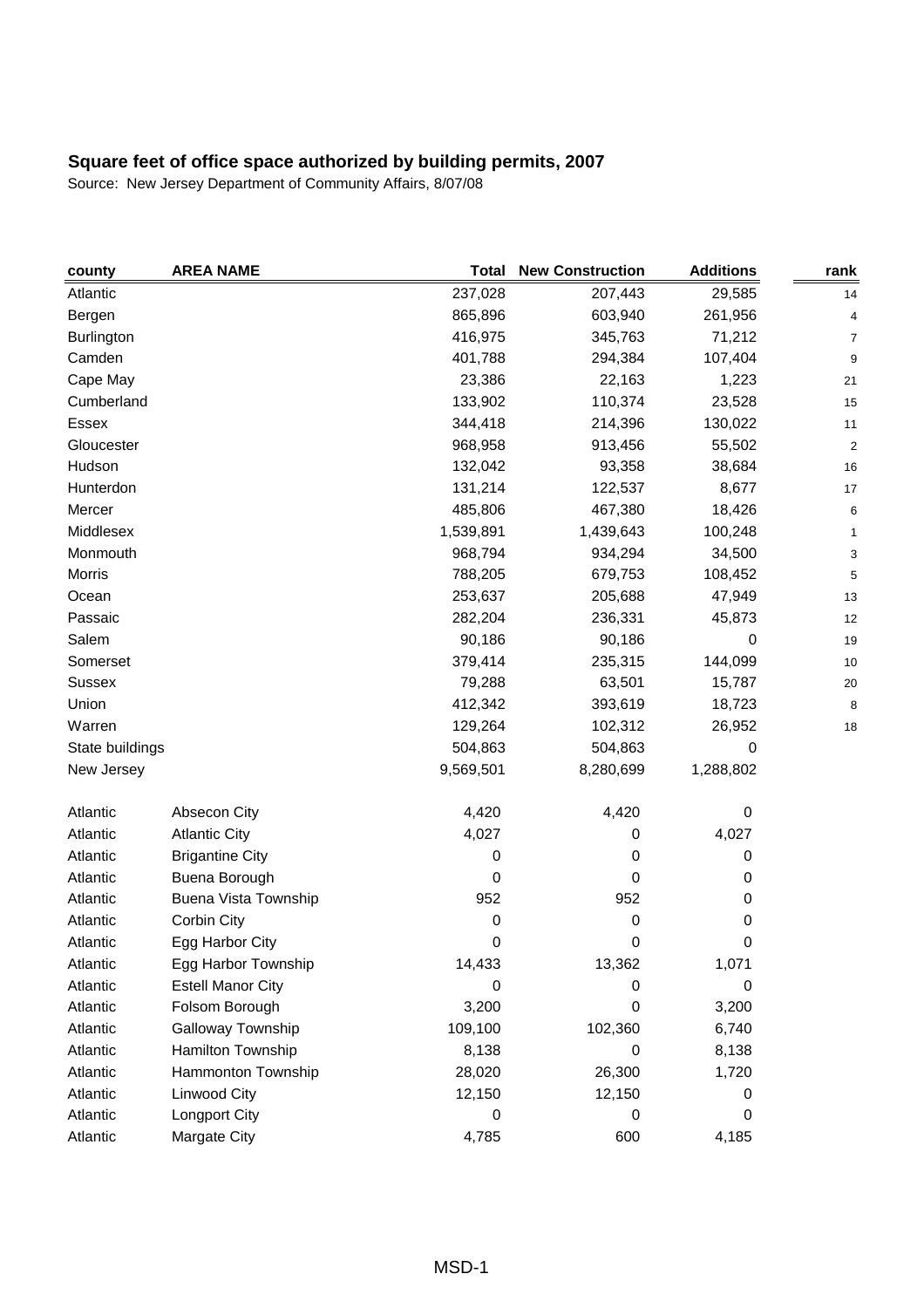| county   | <b>AREA NAME</b>          | <b>Total</b> | <b>New Construction</b> | <b>Additions</b> | rank |
|----------|---------------------------|--------------|-------------------------|------------------|------|
| Atlantic | <b>Mullica City</b>       | 504          | 0                       | 504              |      |
| Atlantic | Northfield City           | 29,652       | 29,652                  | 0                |      |
| Atlantic | Pleasantville City        | 17,647       | 17,647                  | 0                |      |
| Atlantic | Port Republic City        | 0            | 0                       | 0                |      |
| Atlantic | Somers Point City         | 0            | 0                       | 0                |      |
| Atlantic | <b>Ventnor City</b>       | 0            | 0                       | 0                |      |
| Atlantic | Weymouth Township         | 0            | 0                       | 0                |      |
| Bergen   | Allendale Borough         | 0            | 0                       | 0                |      |
| Bergen   | Alpine Borough            | 0            | 0                       | 0                |      |
| Bergen   | Bergenfield Borough       | 3,052        | 0                       | 3,052            |      |
| Bergen   | Bogota Borough            | 6,000        | 0                       | 6,000            |      |
| Bergen   | Carlstadt Borough         | 72,900       | 0                       | 72,900           |      |
| Bergen   | Cliffside Park Borough    | 0            | 0                       | 0                |      |
| Bergen   | Closter Borough           | 2,200        | 0                       | 2,200            |      |
| Bergen   | Cresskill Borough         | 8,163        | 8,163                   | 0                |      |
| Bergen   | Demarest Borough          | 0            | 0                       | 0                |      |
| Bergen   | Dumont Borough            | 0            | 0                       | 0                |      |
| Bergen   | Elmwood Park Borough      | 7,129        | 5,279                   | 1,850            |      |
| Bergen   | East Rutherford Borough   | 7,051        | 7,051                   | 0                |      |
| Bergen   | Edgewater Borough         | 1,499        | 0                       | 1,499            |      |
| Bergen   | Emerson Borough           | 3,680        | 3,680                   | 0                |      |
| Bergen   | <b>Englewood City</b>     | 53,083       | 30,248                  | 22,835           |      |
| Bergen   | Englewood Cliffs Borough  | 253,630      | 203,230                 | 50,400           |      |
| Bergen   | Fair Lawn Borough         | 4,222        | 0                       | 4,222            |      |
| Bergen   | Fairview Borough          | 0            | 0                       | 0                |      |
| Bergen   | Fort Lee Borough          | 4,120        | 4,120                   | 0                |      |
| Bergen   | Franklin Lakes Borough    | 12,752       | 10,353                  | 2,399            |      |
| Bergen   | <b>Garfield City</b>      | 13,757       | 13,757                  | 0                |      |
| Bergen   | Glen Rock Borough         | 340          | 340                     | 0                |      |
| Bergen   | Hackensack City           | 16,783       | 16,783                  | 0                |      |
| Bergen   | Harrington Park Borough   | 0            | 0                       | 0                |      |
| Bergen   | Hasbrouck Heights Borough | 0            | 0                       | 0                |      |
| Bergen   | Haworth Borough           | 0            | 0                       | 0                |      |
| Bergen   | Hillsdale Borough         | 0            | 0                       | 0                |      |
| Bergen   | Ho-Ho-Kus Borough         | 0            | 0                       | 0                |      |
| Bergen   | Leonia Borough            | 0            | 0                       | 0                |      |
| Bergen   | Little Ferry Borough      | 4,000        | 0                       | 4,000            |      |
| Bergen   | Lodi Borough              | 7,761        | 2,745                   | 5,016            |      |
| Bergen   | Lyndhurst Township        | 17,477       | 17,477                  | 0                |      |
| Bergen   | Mahwah Township           | 7,001        | 7,000                   | 1                |      |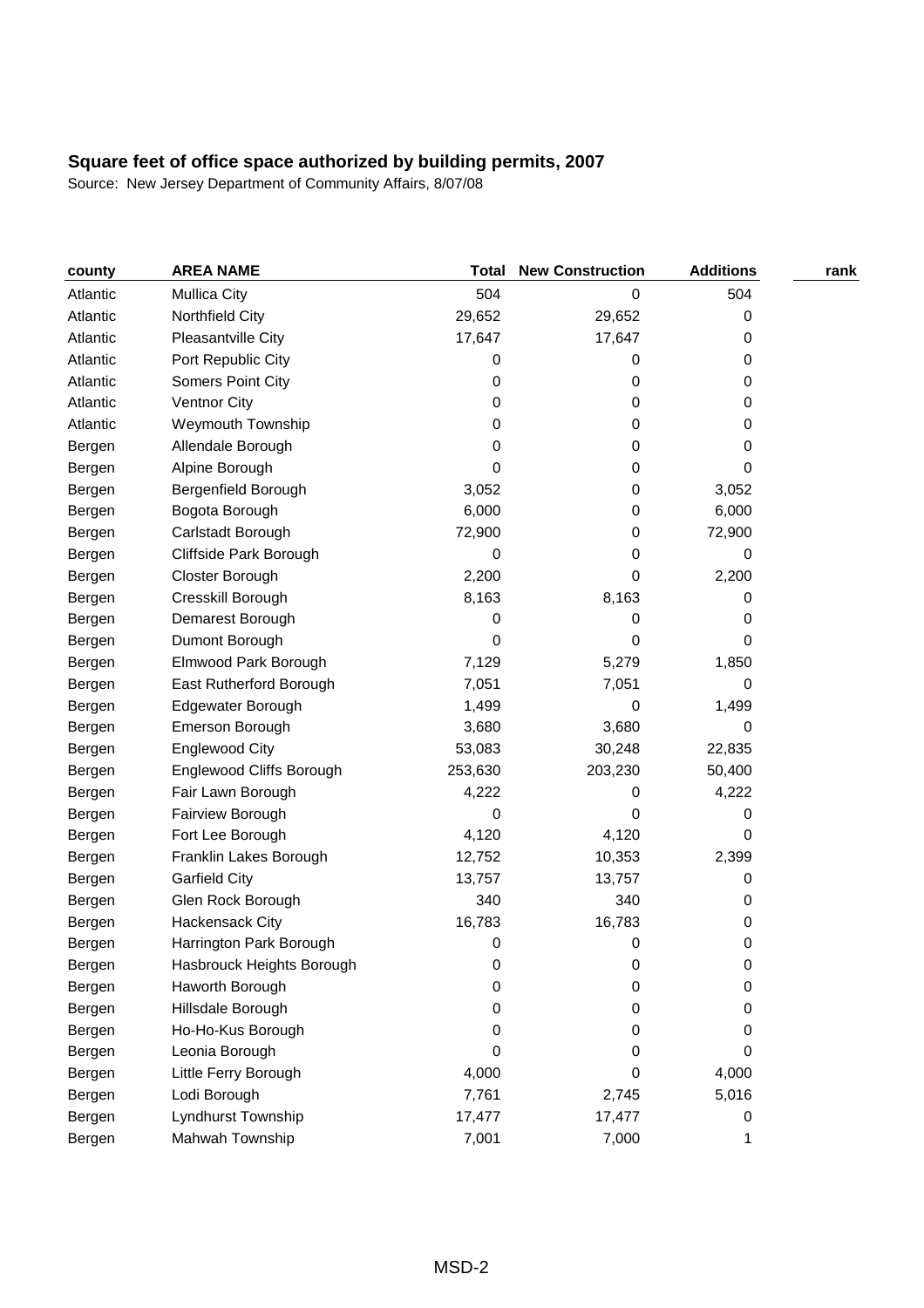| county     | <b>AREA NAME</b>           | <b>Total</b> | <b>New Construction</b> | <b>Additions</b> | rank |
|------------|----------------------------|--------------|-------------------------|------------------|------|
| Bergen     | Maywood Borough            | 0            | 0                       | 0                |      |
| Bergen     | Midland Park Borough       | 0            | 0                       | 0                |      |
| Bergen     | Montvale Borough           | 34,388       | 3,680                   | 30,708           |      |
| Bergen     | Moonachie Borough          | 0            | 0                       | 0                |      |
| Bergen     | New Milford Borough        | 2,900        | 2,900                   | 0                |      |
| Bergen     | North Arlington Borough    | 10,373       | 4,417                   | 5,956            |      |
| Bergen     | Northvale Borough          | 19,880       | 19,880                  | 0                |      |
| Bergen     | Norwood Borough            | 0            | 0                       | 0                |      |
| Bergen     | Oakland Borough            | 8,428        | 8,162                   | 266              |      |
| Bergen     | Old Tappan Borough         | 0            | $\mathbf 0$             | 0                |      |
| Bergen     | Oradell Borough            | 17,430       | 1,350                   | 16,080           |      |
| Bergen     | Palisades Park Borough     | 34,972       | 28,694                  | 6,278            |      |
| Bergen     | Paramus Borough            | 0            | 0                       | 0                |      |
| Bergen     | Park Ridge Borough         | 0            | 0                       | 0                |      |
| Bergen     | Ramsey Borough             | 28,730       | 28,730                  | 0                |      |
| Bergen     | Ridgefield Borough         | 8,497        | 8,497                   | 0                |      |
| Bergen     | Ridgefield Park Village    | 808          | 0                       | 808              |      |
| Bergen     | Ridgewood Village          | 0            | 0                       | 0                |      |
| Bergen     | River Edge Borough         | 350          | 0                       | 350              |      |
| Bergen     | River Vale Township        | 0            | 0                       | 0                |      |
| Bergen     | Rochelle Park Township     | 15,000       | 0                       | 15,000           |      |
| Bergen     | Rockleigh Borough          | 0            | 0                       | 0                |      |
| Bergen     | Rutherford Borough         | 0            | 0                       | 0                |      |
| Bergen     | Saddle Brook Township      | 4,201        | 1,661                   | 2,540            |      |
| Bergen     | Saddle River Borough       | 0            | 0                       | 0                |      |
| Bergen     | South Hackensack Twp       | 0            | 0                       | 0                |      |
| Bergen     | <b>Teaneck Township</b>    | 2,685        | 2,555                   | 130              |      |
| Bergen     | <b>Tenafly Borough</b>     | 2,998        | 2,998                   | 0                |      |
| Bergen     | Teterboro Borough          | 7,000        | 7,000                   | 0                |      |
| Bergen     | Upper Saddle River Borough | 0            | 0                       | 0                |      |
| Bergen     | Waldwick Borough           | 39,474       | 33,876                  | 5,598            |      |
| Bergen     | Wallington Borough         | 8,545        | 6,695                   | 1,850            |      |
| Bergen     | Washington Township        | 0            | 0                       | 0                |      |
| Bergen     | Westwood Borough           | 2,628        | 2,610                   | 18               |      |
| Bergen     | Woodcliff Lake Borough     | 109,764      | 109,764                 | 0                |      |
| Bergen     | Wood-Ridge Borough         | 0            | 0                       | 0                |      |
| Bergen     | Wyckoff Township           | 245          | 245                     | 0                |      |
| Burlington | <b>Bass River Township</b> | 0            | 0                       | 0                |      |
| Burlington | <b>Beverly City</b>        | 0            | 0                       | 0                |      |
| Burlington | <b>Bordentown City</b>     | 0            | 0                       | 0                |      |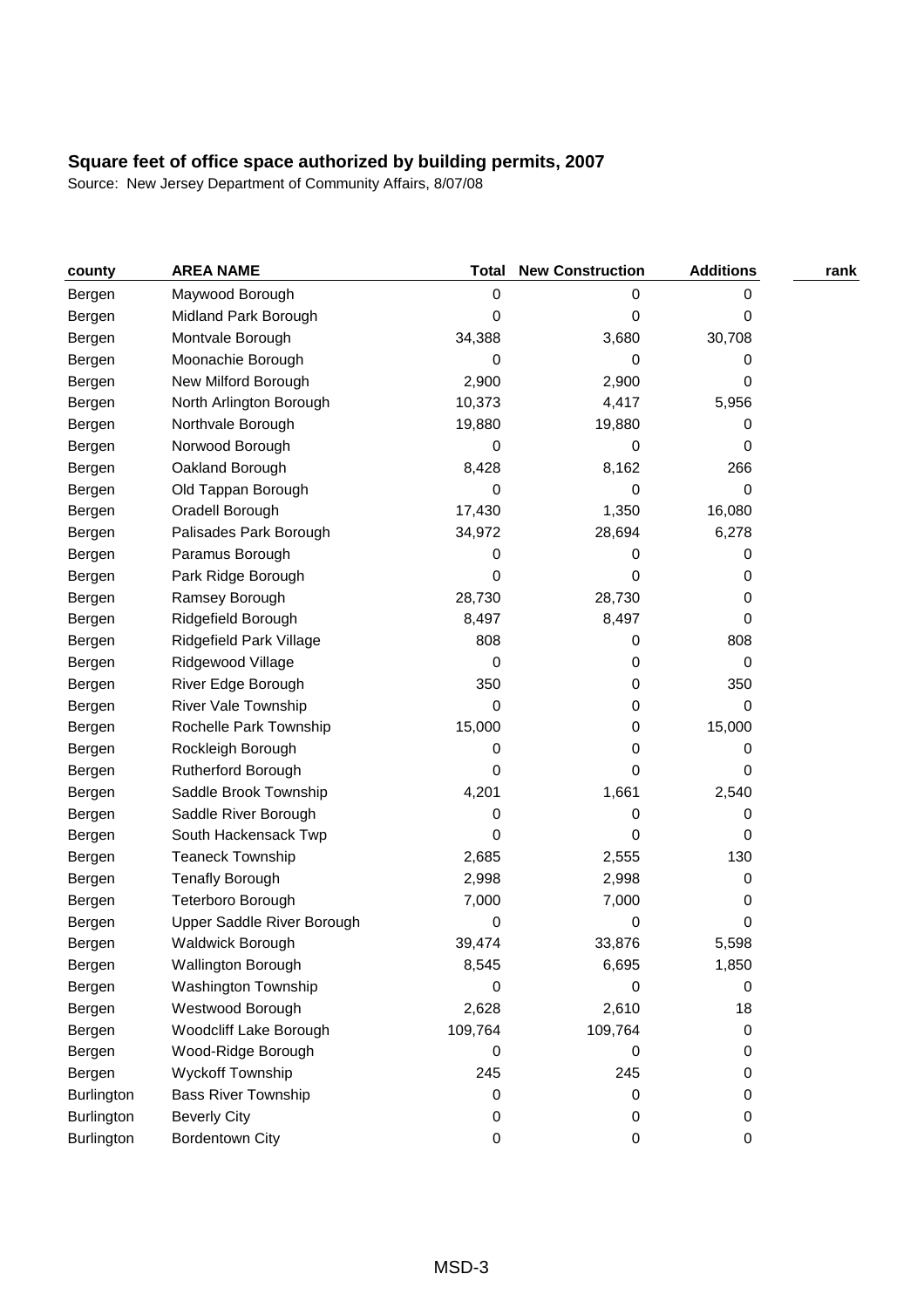| county            | <b>AREA NAME</b>               | <b>Total</b> | <b>New Construction</b> | <b>Additions</b> | rank |
|-------------------|--------------------------------|--------------|-------------------------|------------------|------|
| <b>Burlington</b> | <b>Bordentown Township</b>     | 2,160        | 0                       | 2,160            |      |
| <b>Burlington</b> | <b>Burlington City</b>         | 0            | 0                       | 0                |      |
| <b>Burlington</b> | <b>Burlington Township</b>     | 57,323       | 57,323                  | 0                |      |
| <b>Burlington</b> | <b>Chesterfield Township</b>   | 4,046        | 4,046                   | 0                |      |
| <b>Burlington</b> | Cinnaminson Township           | 6,252        | 6,252                   | 0                |      |
| <b>Burlington</b> | Delanco Township               | 0            | 0                       | 0                |      |
| <b>Burlington</b> | Delran Township                | 21,417       | 18,117                  | 3,300            |      |
| <b>Burlington</b> | Eastampton Township            | 0            | 0                       | 0                |      |
| <b>Burlington</b> | <b>Edgewater Park Township</b> | 0            | 0                       | 0                |      |
| <b>Burlington</b> | Evesham Township               | 15,940       | 15,940                  | 0                |      |
| <b>Burlington</b> | Fieldsboro Borough             | 0            | 0                       | 0                |      |
| <b>Burlington</b> | Florence Township              | 0            | 0                       | 0                |      |
| <b>Burlington</b> | Hainesport Township            | 58,133       | 58,133                  | 0                |      |
| Burlington        | <b>Lumberton Township</b>      | 2,500        | 2,500                   | 0                |      |
| <b>Burlington</b> | Mansfield Township             | 0            | 0                       | 0                |      |
| <b>Burlington</b> | Maple Shade Borough            | 25,196       | 24,046                  | 1,150            |      |
| <b>Burlington</b> | Medford Township               | 22,759       | 21,264                  | 1,495            |      |
| <b>Burlington</b> | Medford Lakes Borough          | 0            | 0                       | 0                |      |
| <b>Burlington</b> | Moorestown Township            | 72,292       | 67,495                  | 4,797            |      |
| Burlington        | Mount Holly Township           | 0            | 0                       | 0                |      |
| <b>Burlington</b> | Mount Laurel Township          | 27,204       | 10,483                  | 16,721           |      |
| <b>Burlington</b> | New Hanover Township           | 0            | 0                       | 0                |      |
| <b>Burlington</b> | North Hanover Township         | 0            | 0                       | 0                |      |
| <b>Burlington</b> | Palmyra Borough                | 0            | 0                       | 0                |      |
| Burlington        | Pemberton Borough              | 1,144        | 1,144                   | 0                |      |
| <b>Burlington</b> | Pemberton Township             | 1,965        | 1,250                   | 715              |      |
| Burlington        | Riverside Township             | 0            | 0                       | 0                |      |
| <b>Burlington</b> | Riverton Borough               | 0            | 0                       | 0                |      |
| <b>Burlington</b> | Shamong Township               | 0            | 0                       | 0                |      |
| Burlington        | Southampton Township           | 4,500        | 4,500                   | 0                |      |
| <b>Burlington</b> | Springfield Township           | 2,074        | 1,200                   | 874              |      |
| <b>Burlington</b> | Tabernacle Township            | 3,431        | 3,431                   | 0                |      |
| Burlington        | Washington Township            | 0            | 0                       | 0                |      |
| <b>Burlington</b> | <b>Westampton Township</b>     | 1,200        | 1,200                   | 0                |      |
| <b>Burlington</b> | Willingboro Township           | 87,439       | 47,439                  | 40,000           |      |
| Burlington        | Woodland Township              | 0            | 0                       | 0                |      |
| <b>Burlington</b> | Wrightstown Borough            | 0            | 0                       | 0                |      |
| Camden            | Audubon Borough                | 0            | 0                       | 0                |      |
| Camden            | Audubon Park Borough           | 0            | 0                       | 0                |      |
| Camden            | Barrington Borough             | 29,028       | 0                       | 29,028           |      |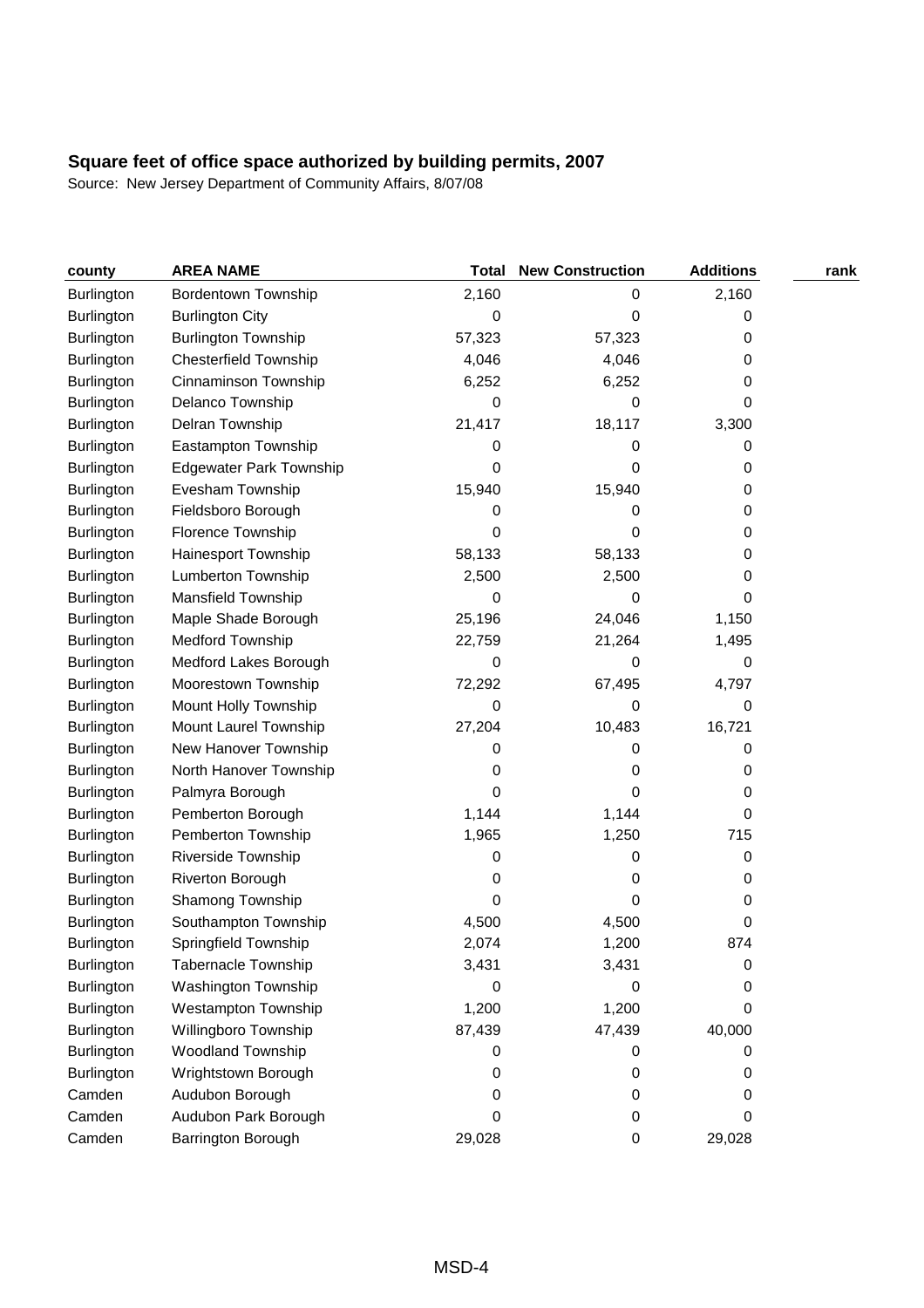| county   | <b>AREA NAME</b>            | <b>Total</b> | <b>New Construction</b> | <b>Additions</b> | rank |
|----------|-----------------------------|--------------|-------------------------|------------------|------|
| Camden   | <b>Bellmawr Borough</b>     | $\mathbf 0$  | 0                       | 0                |      |
| Camden   | Berlin Borough              | 31,774       | 31,744                  | 30               |      |
| Camden   | <b>Berlin Township</b>      | 9,282        | 0                       | 9,282            |      |
| Camden   | Brooklawn Borough           | 0            | 0                       | 0                |      |
| Camden   | Camden City                 | 0            | 0                       | 0                |      |
| Camden   | <b>Cherry Hill Township</b> | 15,000       | 15,000                  | 0                |      |
| Camden   | <b>Chesilhurst Borough</b>  | 0            | 0                       | 0                |      |
| Camden   | Clementon Borough           | 0            | 0                       | 0                |      |
| Camden   | Collingswood Borough        | 9,173        | 8,693                   | 480              |      |
| Camden   | Gibbsboro Borough           | 29,832       | 29,832                  | 0                |      |
| Camden   | <b>Gloucester City</b>      | 570          | 0                       | 570              |      |
| Camden   | <b>Gloucester Township</b>  | 122,049      | 111,566                 | 10,483           |      |
| Camden   | <b>Haddon Township</b>      | 7,008        | 0                       | 7,008            |      |
| Camden   | Haddonfield Borough         | 0            | 0                       | 0                |      |
| Camden   | Haddon Heights Borough      | 0            | 0                       | 0                |      |
| Camden   | Hi-nella Borough            | 0            | 0                       | 0                |      |
| Camden   | Laurel Springs Borough      | 0            | 0                       | 0                |      |
| Camden   | Lawnside Borough            | 0            | 0                       | 0                |      |
| Camden   | Lindenwold Borough          | 6,944        | 6,944                   | 0                |      |
| Camden   | Magnolia Borough            | 935          | 0                       | 935              |      |
| Camden   | Merchantville Borough       | 0            | 0                       | 0                |      |
| Camden   | Mount Ephraim Borough       | 15,105       | 15,105                  | 0                |      |
| Camden   | Oaklyn Borough              | 0            | 0                       | 0                |      |
| Camden   | Pennsauken Township         | 19,744       | 336                     | 19,408           |      |
| Camden   | Pine Hill Borough           | 7,500        | 7,500                   | 0                |      |
| Camden   | Pine Valley Borough         | 0            | 0                       | 0                |      |
| Camden   | Runnemede Borough           | 0            | 0                       | 0                |      |
| Camden   | Somerdale Borough           | 14,278       | 11,452                  | 2,826            |      |
| Camden   | Stratford Borough           | 0            | 0                       | 0                |      |
| Camden   | Tavistock Borough           | 0            | 0                       | 0                |      |
| Camden   | Voorhees Township           | 51,509       | 24,555                  | 26,954           |      |
| Camden   | <b>Waterford Township</b>   | $\mathbf 0$  | 0                       | 0                |      |
| Camden   | Winslow Township            | 32,057       | 31,657                  | 400              |      |
| Camden   | Woodlynne Borough           | 0            | 0                       | 0                |      |
| Cape May | Avalon Borough              | 0            | 0                       | 0                |      |
| Cape May | Cape May City               | 0            | 0                       | 0                |      |
| Cape May | Cape May Point Borough      | 0            | 0                       | 0                |      |
| Cape May | Dennis Township             | 11,784       | 11,784                  | 0                |      |
| Cape May | Lower Township              | 1,323        | 100                     | 1,223            |      |
| Cape May | Middle Township             | 0            | 0                       | 0                |      |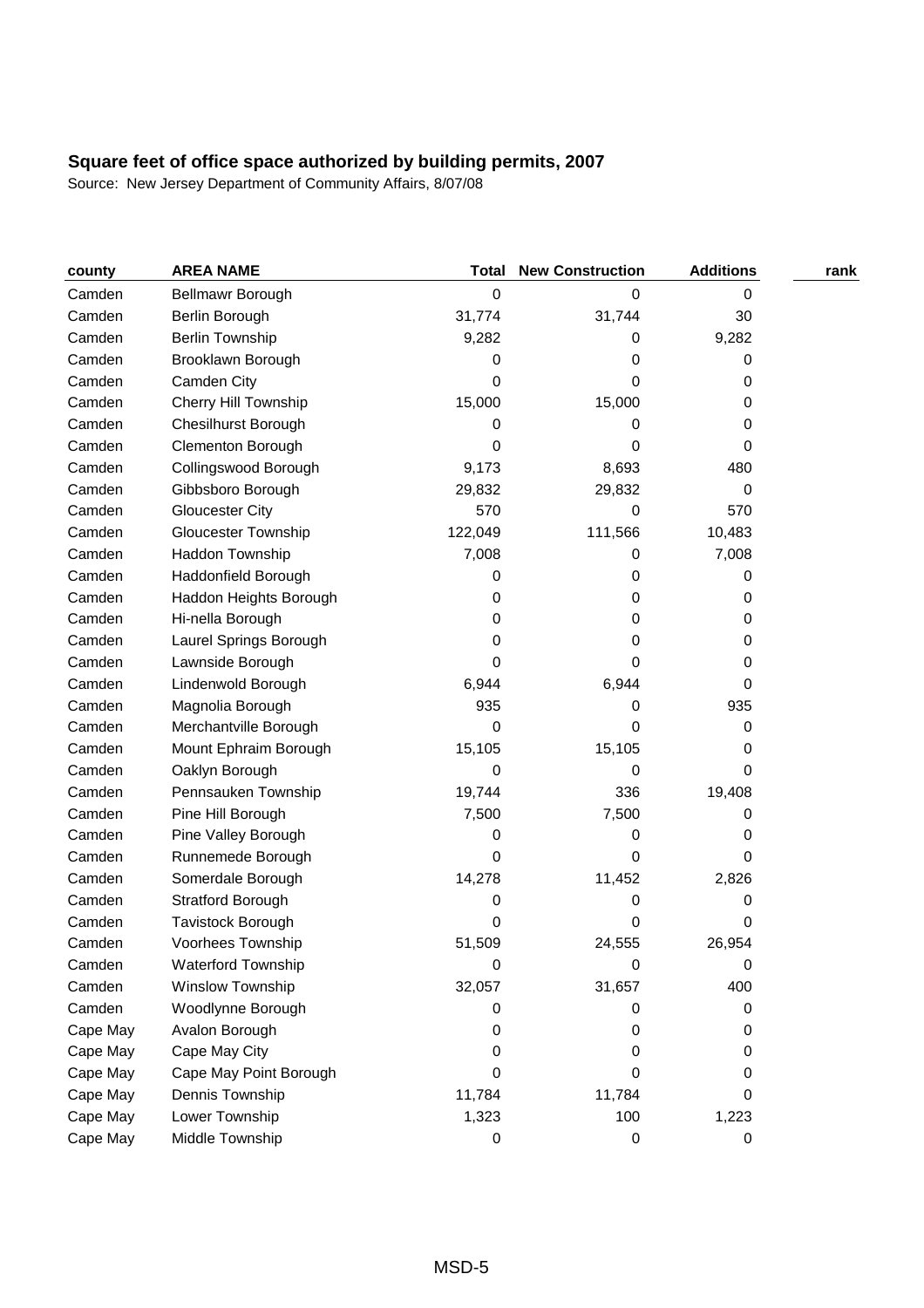| county       | <b>AREA NAME</b>                | <b>Total</b> | <b>New Construction</b> | <b>Additions</b> | rank |
|--------------|---------------------------------|--------------|-------------------------|------------------|------|
| Cape May     | North Wildwood City             | 2,320        | 2,320                   | 0                |      |
| Cape May     | Ocean City                      | 567          | 567                     | 0                |      |
| Cape May     | Sea Isle City                   | 0            | 0                       | 0                |      |
| Cape May     | Stone Harbor Borough            | 0            | 0                       | 0                |      |
| Cape May     | <b>Upper Township</b>           | 1,191        | 1,191                   | 0                |      |
| Cape May     | West Cape May Borough           | 0            | 0                       | 0                |      |
| Cape May     | West Wildwood Borough           | 0            | 0                       | 0                |      |
| Cape May     | <b>Wildwood City</b>            | 0            | 0                       | 0                |      |
| Cape May     | Wildwood Crest Borough          | 0            | 0                       | 0                |      |
| Cape May     | Woodbine Borough                | 6,201        | 6,201                   | 0                |      |
| Cumberland   | <b>Bridgeton City</b>           | 768          | 768                     | 0                |      |
| Cumberland   | <b>Commercial Township</b>      | 4,310        | 4,310                   | 0                |      |
| Cumberland   | Deerfield Township              | 2,030        | 878                     | 1,152            |      |
| Cumberland   | Downe Township                  | 0            | 0                       | 0                |      |
| Cumberland   | Fairfield Township              | 0            | 0                       | 0                |      |
| Cumberland   | <b>Greenwich Township</b>       | 0            | 0                       | 0                |      |
| Cumberland   | Hopewell Township               | 1,945        | 1,945                   | 0                |      |
| Cumberland   | Lawrence Township               | 0            | 0                       | 0                |      |
| Cumberland   | Maurice River Township          | 0            | 0                       | 0                |      |
| Cumberland   | Millville City                  | 41,137       | 29,803                  | 11,334           |      |
| Cumberland   | Shiloh Borough                  | 0            | 0                       | 0                |      |
| Cumberland   | <b>Stow Creek Township</b>      | 0            | 0                       | 0                |      |
| Cumberland   | <b>Upper Deerfield Township</b> | 0            | 0                       | 0                |      |
| Cumberland   | <b>Vineland City</b>            | 83,712       | 72,670                  | 11,042           |      |
| Essex        | <b>Belleville Town</b>          | 15,855       | 0                       | 15,855           |      |
| Essex        | <b>Bloomfield Township</b>      | 9,492        | 9,492                   | 0                |      |
| Essex        | Caldwell Township               | 0            | 0                       | 0                |      |
| Essex        | Cedar Grove Township            | 0            | 0                       | 0                |      |
| <b>Essex</b> | East Orange City                | 0            | 0                       | 0                |      |
| Essex        | <b>Essex Fells Township</b>     | 0            | 0                       | 0                |      |
| Essex        | <b>Fairfield Township</b>       | 3,256        | 0                       | 3,256            |      |
| Essex        | Glen Ridge Borough              | 0            | 0                       | 0                |      |
| Essex        | Irvington Township              | 1,637        | 0                       | 1,637            |      |
| Essex        | Livingston Township             | 39,350       | 8,650                   | 30,700           |      |
| Essex        | Maplewood Township              | 33,408       | 33,408                  | 0                |      |
| Essex        | Millburn Township               | 10,000       | 10,000                  | 0                |      |
| Essex        | Montclair Township              | 4,285        | 0                       | 4,285            |      |
| Essex        | <b>Newark City</b>              | 154,131      | 128,038                 | 26,093           |      |
| Essex        | North Caldwell Borough          | 648          | 648                     | 0                |      |
| Essex        | Nutley Township                 | 58,437       | 16,000                  | 42,437           |      |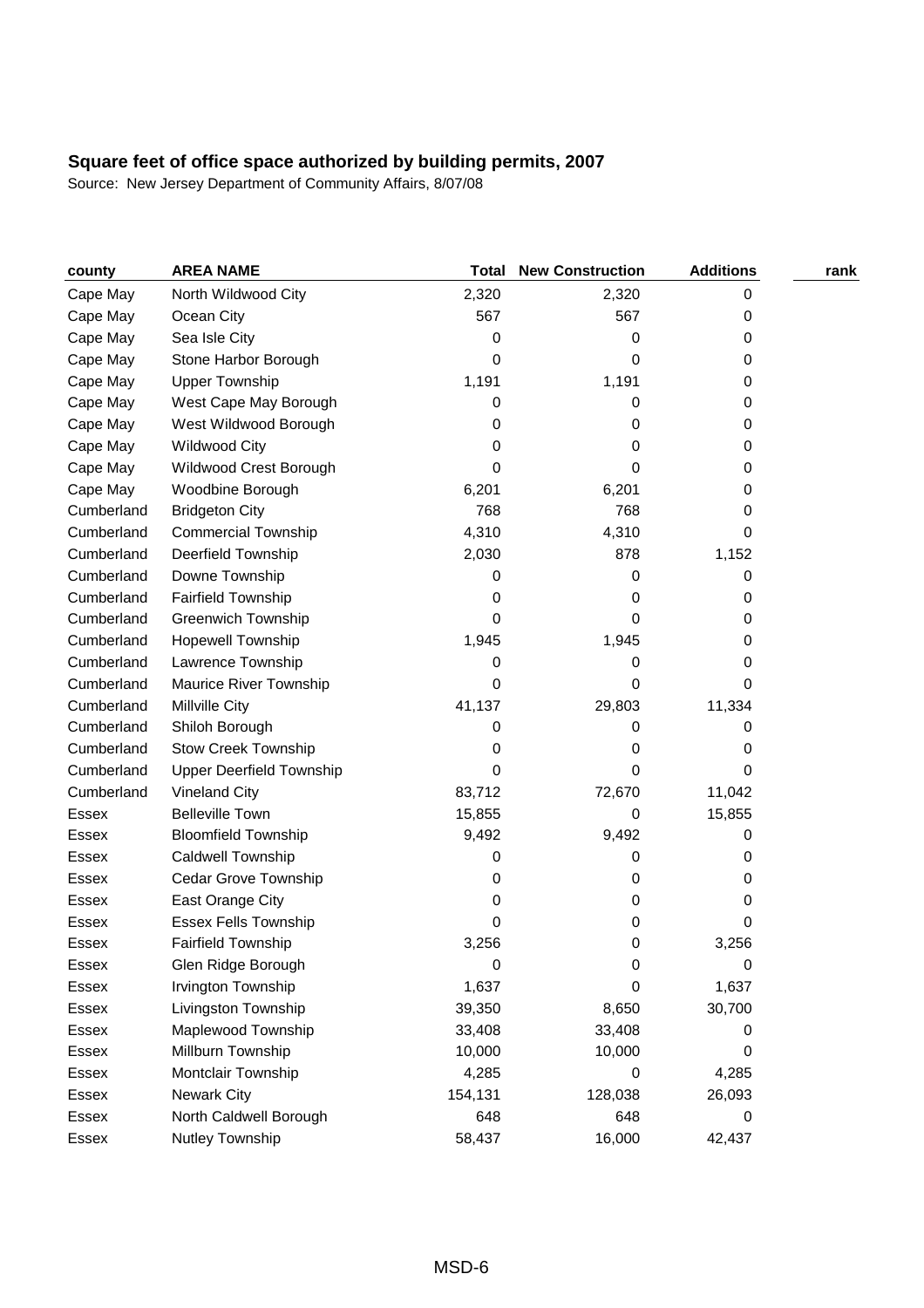| county     | <b>AREA NAME</b>          | <b>Total</b> | <b>New Construction</b> | <b>Additions</b> | rank |
|------------|---------------------------|--------------|-------------------------|------------------|------|
| Essex      | City of Orange Township   | 0            | 0                       | 0                |      |
| Essex      | Roseland Borough          | 0            | 0                       | 0                |      |
| Essex      | South Orange Village      | 0            | 0                       | 0                |      |
| Essex      | Verona Township           | 0            | 0                       | 0                |      |
| Essex      | West Caldwell Township    | 3,360        | 3,360                   | 0                |      |
| Essex      | West Orange Township      | 10,559       | 4,800                   | 5,759            |      |
| Gloucester | Clayton Borough           | 9,630        | 7,600                   | 2,030            |      |
| Gloucester | Deptford Township         | 27,690       | 27,690                  | 0                |      |
| Gloucester | East Greenwich Township   | 0            | 0                       | 0                |      |
| Gloucester | <b>Elk Township</b>       | 14,791       | 14,791                  | 0                |      |
| Gloucester | Franklin Township         | 7,200        | 7,200                   | 0                |      |
| Gloucester | Glassboro Borough         | 22,280       | 22,280                  | 0                |      |
| Gloucester | <b>Greenwich Township</b> | 0            | 0                       | 0                |      |
| Gloucester | Harrison Township         | 50,202       | 50,202                  | 0                |      |
| Gloucester | Logan Township            | 20,000       | 20,000                  | 0                |      |
| Gloucester | Mantua Township           | 47,794       | 47,794                  | 0                |      |
| Gloucester | Monroe Township           | 17,292       | 14,750                  | 2,542            |      |
| Gloucester | National Park Borough     | 0            | 0                       | 0                |      |
| Gloucester | Newfield Borough          | 1,680        | 0                       | 1,680            |      |
| Gloucester | Paulsboro Borough         | 2,800        | 2,800                   | 0                |      |
| Gloucester | Pitman Borough            | 0            | 0                       | 0                |      |
| Gloucester | South Harrison Township   | 0            | 0                       | 0                |      |
| Gloucester | Swedesborough Borough     | 2,067        | 2,067                   | 0                |      |
| Gloucester | Washington Township       | 640,616      | 605,371                 | 35,245           |      |
| Gloucester | Wenonah Borough           | 0            | 0                       | 0                |      |
| Gloucester | West Deptford Township    | 25,520       | 12,945                  | 12,575           |      |
| Gloucester | Westville Borough         | 0            | 0                       | 0                |      |
| Gloucester | <b>Woodbury City</b>      | 0            | 0                       | 0                |      |
| Gloucester | Woodbury Heights Borough  | 0            | 0                       | 0                |      |
| Gloucester | Woolwich Township         | 79,396       | 77,966                  | 1,430            |      |
| Hudson     | <b>Bayonne City</b>       | 16,334       | 0                       | 16,334           |      |
| Hudson     | East Newark Borough       | 0            | 0                       | 0                |      |
| Hudson     | <b>Guttenberg Town</b>    | 4,710        | 4,710                   | 0                |      |
| Hudson     | Harrison Town             | 7,314        | 7,314                   | 0                |      |
| Hudson     | Hoboken City              | 17,895       | 14,101                  | 3,794            |      |
| Hudson     | Jersey City               | 64,621       | 50,737                  | 13,884           |      |
| Hudson     | Kearny Town               | 8,106        | 8,106                   | 0                |      |
| Hudson     | North Bergen Township     | 0            | 0                       | 0                |      |
| Hudson     | Secaucus Town             | 8,390        | 8,390                   | 0                |      |
| Hudson     | <b>Union City</b>         | 1,773        | 0                       | 1,773            |      |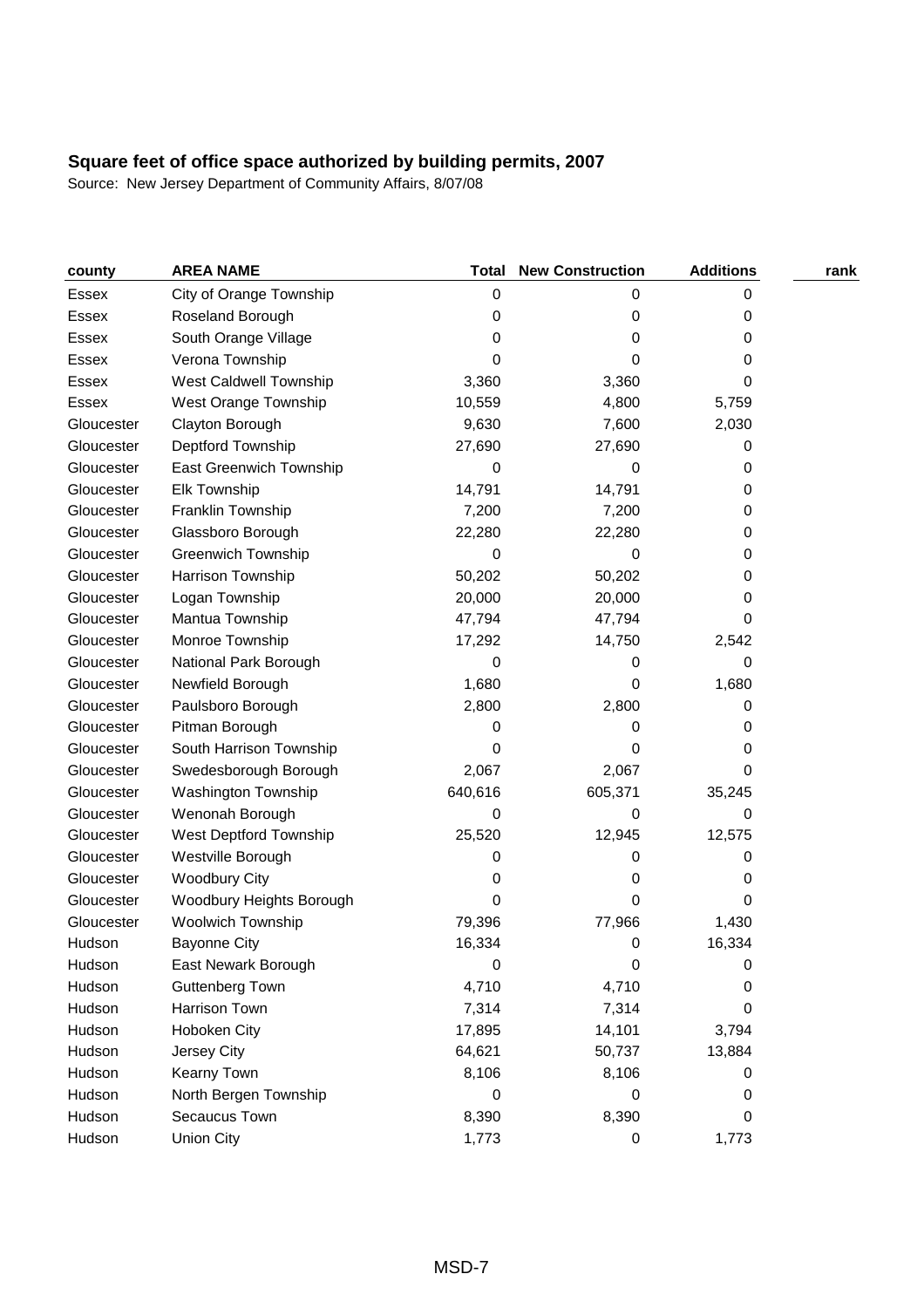| county    | <b>AREA NAME</b>          | <b>Total</b> | <b>New Construction</b> | <b>Additions</b> | rank |
|-----------|---------------------------|--------------|-------------------------|------------------|------|
| Hudson    | Weehawken Township        | 0            | 0                       | 0                |      |
| Hudson    | West New York Town        | 2,899        | 0                       | 2,899            |      |
| Hunterdon | Alexandria Township       | 0            | 0                       | 0                |      |
| Hunterdon | Bethlehem Township        | 2,059        | 2,059                   | 0                |      |
| Hunterdon | <b>Bloomsbury Borough</b> | 360          | 360                     | 0                |      |
| Hunterdon | Califon Borough           | 0            | 0                       | 0                |      |
| Hunterdon | <b>Clinton Town</b>       | 0            | 0                       | 0                |      |
| Hunterdon | Clinton Township          | 0            | 0                       | 0                |      |
| Hunterdon | Delaware Township         | 0            | 0                       | 0                |      |
| Hunterdon | East Amwell Township      | 3,834        | 0                       | 3,834            |      |
| Hunterdon | Flemington Borough        | 8,450        | 5,016                   | 3,434            |      |
| Hunterdon | Franklin Township         | 0            | 0                       | 0                |      |
| Hunterdon | Frenchtown Borough        | 0            | 0                       | 0                |      |
| Hunterdon | Glen Gardner Borough      | 0            | 0                       | 0                |      |
| Hunterdon | Hampton Borough           | 0            | 0                       | 0                |      |
| Hunterdon | High Bridge Borough       | 0            | 0                       | 0                |      |
| Hunterdon | <b>Holland Township</b>   | 0            | 0                       | 0                |      |
| Hunterdon | Kingwood Township         | 0            | 0                       | 0                |      |
| Hunterdon | Lambertville City         | 0            | 0                       | 0                |      |
| Hunterdon | Lebanon Borough           | 0            | 0                       | 0                |      |
| Hunterdon | Lebanon Township          | 128          | 0                       | 128              |      |
| Hunterdon | Milford Borough           | $\Omega$     | 0                       | 0                |      |
| Hunterdon | Raritan Township          | 115,102      | 115,102                 | 0                |      |
| Hunterdon | Readington Township       | 0            | 0                       | 0                |      |
| Hunterdon | Stockton Borough          | 1,281        | 0                       | 1,281            |      |
| Hunterdon | <b>Tewksbury Township</b> | 0            | 0                       | 0                |      |
| Hunterdon | Union Township            | 0            | 0                       | 0                |      |
| Hunterdon | West Amwell Township      | 0            | 0                       | 0                |      |
| Mercer    | East Windsor Township     | 68,598       | 68,598                  | 0                |      |
| Mercer    | <b>Ewing Township</b>     | 114,476      | 114,476                 | 0                |      |
| Mercer    | Hamilton Township         | 95,014       | 94,394                  | 620              |      |
| Mercer    | Hightstown Borough        | 144          | 144                     | 0                |      |
| Mercer    | Hopewell Borough          | 0            | 0                       | 0                |      |
| Mercer    | Hopewell Township         | 16,246       | 15,996                  | 250              |      |
| Mercer    | Lawrence Township         | 22,266       | 22,266                  | 0                |      |
| Mercer    | Pennington Borough        | 6,424        | 6,424                   | 0                |      |
| Mercer    | Princeton Borough         | 81,075       | 81,075                  | 0                |      |
| Mercer    | Princeton Township        | 10,096       | 10,096                  | 0                |      |
| Mercer    | <b>Trenton City</b>       | 1,601        | 0                       | 1,601            |      |
| Mercer    | Robbinsville Township     | 56,622       | 40,819                  | 15,803           |      |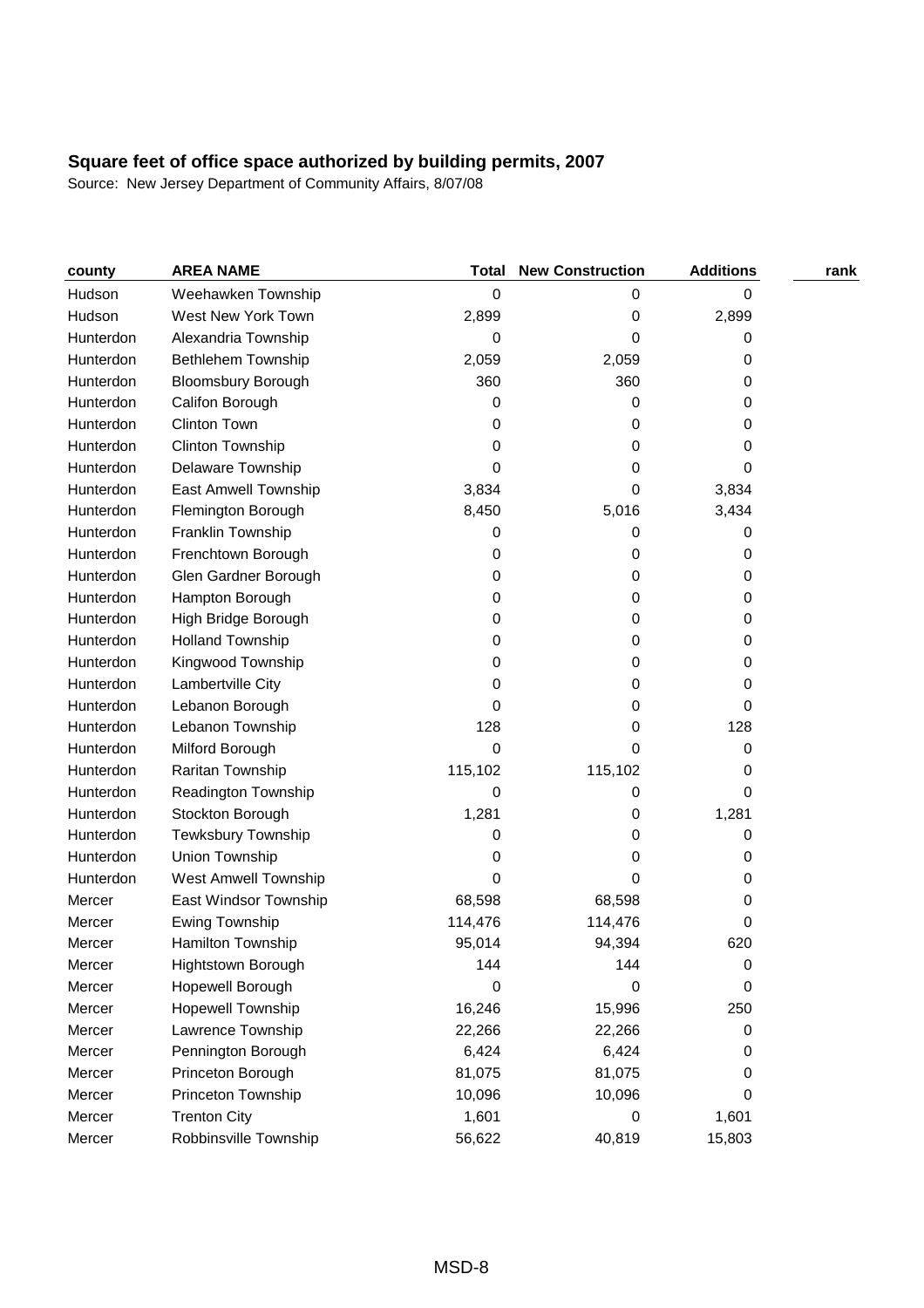| county    | <b>AREA NAME</b>             | <b>Total</b> | <b>New Construction</b> | <b>Additions</b> | rank |
|-----------|------------------------------|--------------|-------------------------|------------------|------|
| Mercer    | West Windsor Township        | 13,244       | 13,092                  | 152              |      |
| Middlesex | Carteret Borough             | 1,549        | 1,549                   | 0                |      |
| Middlesex | Cranbury Township            | 5,487        | 5,487                   | 0                |      |
| Middlesex | Dunellen Borough             | 1,584        | 1,584                   | 0                |      |
| Middlesex | East Brunswick Township      | 160          | 160                     | 0                |      |
| Middlesex | Edison Township              | 307,531      | 292,531                 | 15,000           |      |
| Middlesex | Helmetta Borough             | 0            | 0                       | 0                |      |
| Middlesex | <b>Highland Park Borough</b> | 0            | 0                       | 0                |      |
| Middlesex | Jamesburg Borough            | 12,915       | 12,478                  | 437              |      |
| Middlesex | Old Bridge Township          | 21,143       | 16,987                  | 4,156            |      |
| Middlesex | Metuchen Borough             | 9,344        | 6,629                   | 2,715            |      |
| Middlesex | Middlesex Borough            | 14,427       | 14,427                  | 0                |      |
| Middlesex | Milltown Borough             | 0            | 0                       | 0                |      |
| Middlesex | Monroe Township              | 130,491      | 130,491                 | 0                |      |
| Middlesex | New Brunswick City           | 379,067      | 378,400                 | 667              |      |
| Middlesex | North Brunswick Township     | 257,014      | 257,014                 | 0                |      |
| Middlesex | Perth Amboy City             | 13,875       | 13,875                  | 0                |      |
| Middlesex | Piscataway Township          | 74,870       | 74,870                  | 0                |      |
| Middlesex | Plainsboro Township          | 0            | 0                       | 0                |      |
| Middlesex | Sayreville Borough           | 59,106       | 59,106                  | 0                |      |
| Middlesex | South Amboy City             | 0            | 0                       | 0                |      |
| Middlesex | South Brunswick Township     | 84,921       | 26,755                  | 58,166           |      |
| Middlesex | South Plainfield Borough     | 105,742      | 99,047                  | 6,695            |      |
| Middlesex | South River Borough          | 0            | 0                       | 0                |      |
| Middlesex | Spotswood Borough            | 0            | 0                       | 0                |      |
| Middlesex | Woodbridge Township          | 60,665       | 48,253                  | 12,412           |      |
| Monmouth  | Allenhurst Borough           | 0            | 0                       | 0                |      |
| Monmouth  | Allentown Borough            | 0            | 0                       | 0                |      |
| Monmouth  | <b>Asbury Park City</b>      | 0            | 0                       | 0                |      |
| Monmouth  | Atlantic Highlands Borough   | 0            | 0                       | 0                |      |
| Monmouth  | Avon-by-the-Sea Borough      | 615          | 615                     | 0                |      |
| Monmouth  | <b>Belmar Borough</b>        | 3,060        | 3,060                   | 0                |      |
| Monmouth  | <b>Bradley Beach Borough</b> | 0            | 0                       | 0                |      |
| Monmouth  | <b>Brielle Borough</b>       | 0            | 0                       | 0                |      |
| Monmouth  | <b>Colts Neck Township</b>   | 9,953        | 9,953                   | 0                |      |
| Monmouth  | Deal Borough                 | 79           | 0                       | 79               |      |
| Monmouth  | Eatontown Borough            | 81,000       | 81,000                  | 0                |      |
| Monmouth  | Englishtown Borough          | 0            | 0                       | 0                |      |
| Monmouth  | Fair Haven Borough           | 0            | 0                       | 0                |      |
| Monmouth  | Farmingdale Borough          | 619          | $\pmb{0}$               | 619              |      |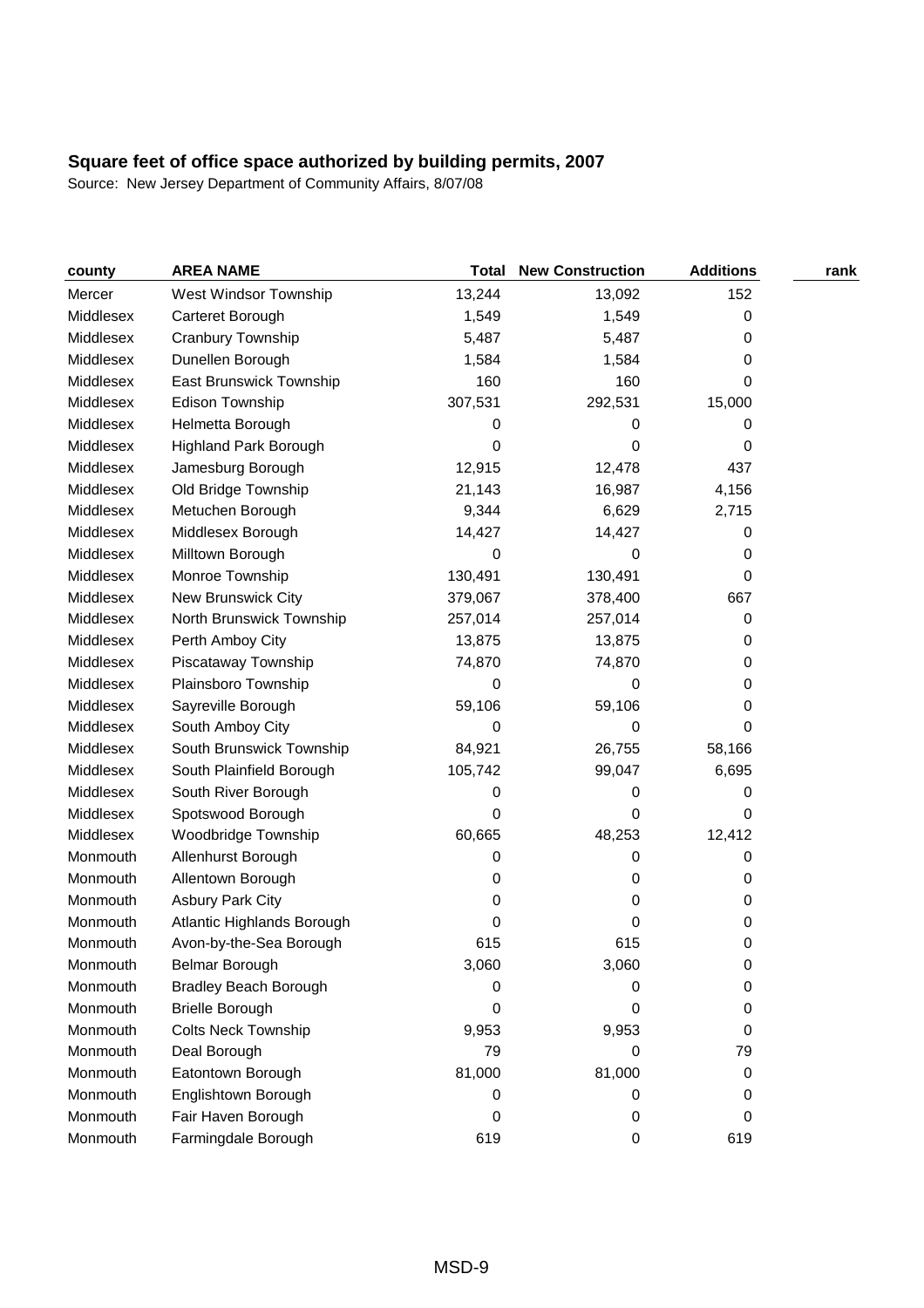| county   | <b>AREA NAME</b>               | <b>Total</b> | <b>New Construction</b> | <b>Additions</b> | rank |
|----------|--------------------------------|--------------|-------------------------|------------------|------|
| Monmouth | Freehold Borough               | 0            | 0                       | 0                |      |
| Monmouth | Freehold Township              | 235,281      | 235,056                 | 225              |      |
| Monmouth | Highlands Borough              | 0            | 0                       | 0                |      |
| Monmouth | <b>Holmdel Township</b>        | 0            | 0                       | 0                |      |
| Monmouth | <b>Howell Township</b>         | 20,627       | 20,168                  | 459              |      |
| Monmouth | Interlaken Borough             | 0            | 0                       | 0                |      |
| Monmouth | Keansburg Borough              | 3,600        | 0                       | 3,600            |      |
| Monmouth | Keyport Borough                | 0            | 0                       | 0                |      |
| Monmouth | Little Silver Borough          | 0            | 0                       | 0                |      |
| Monmouth | Loch Arbour Village            | 0            | 0                       | 0                |      |
| Monmouth | Long Branch City               | 2,944        | 0                       | 2,944            |      |
| Monmouth | Manalapan Township             | 65,697       | 65,697                  | 0                |      |
| Monmouth | Manasquan Borough              | 0            | 0                       | 0                |      |
| Monmouth | Marlboro Township              | 102,945      | 98,218                  | 4,727            |      |
| Monmouth | Matawan Borough                | 8,671        | 5,601                   | 3,070            |      |
| Monmouth | Aberdeen Township              | 9,775        | 9,775                   | 0                |      |
| Monmouth | Middletown Township            | 21,143       | 16,242                  | 4,901            |      |
| Monmouth | Millstone Township             | 49,606       | 49,606                  | 0                |      |
| Monmouth | Monmouth Beach Borough         | 0            | 0                       | 0                |      |
| Monmouth | Neptune Township               | 41,549       | 41,549                  | 0                |      |
| Monmouth | Neptune City Borough           | 0            | 0                       | 0                |      |
| Monmouth | <b>Tinton Falls Borough</b>    | 0            | 0                       | 0                |      |
| Monmouth | Ocean Township                 | 12,223       | 11,424                  | 799              |      |
| Monmouth | Oceanport Borough              | 0            | 0                       | 0                |      |
| Monmouth | <b>Hazlet Township</b>         | 0            | 0                       | 0                |      |
| Monmouth | Red Bank Borough               | 2,838        | 0                       | 2,838            |      |
| Monmouth | Roosevelt Borough              | 0            | 0                       | 0                |      |
| Monmouth | Rumson Borough                 | 0            | 0                       | 0                |      |
| Monmouth | Sea Bright Borough             | 0            | 0                       | 0                |      |
| Monmouth | Sea Girt Borough               | 0            | 0                       | 0                |      |
| Monmouth | Shrewsbury Borough             | 12,440       | 4,484                   | 7,956            |      |
| Monmouth | <b>Shrewsbury Township</b>     | 0            | 0                       | 0                |      |
| Monmouth | Lake Como Borough              | 42,720       | 42,720                  | 0                |      |
| Monmouth | Spring Lake Borough            | 0            | 0                       | 0                |      |
| Monmouth | Spring Lake Heights Boro       | 0            | 0                       | 0                |      |
| Monmouth | Union Beach Borough            | 0            | 0                       | 0                |      |
| Monmouth | <b>Upper Freehold Township</b> | 11,983       | 11,983                  | 0                |      |
| Monmouth | Wall Township                  | 229,426      | 227,143                 | 2,283            |      |
| Monmouth | West Long Branch Borough       | 0            | 0                       | 0                |      |
| Morris   | Boonton Town                   | 4,265        | 4,265                   | 0                |      |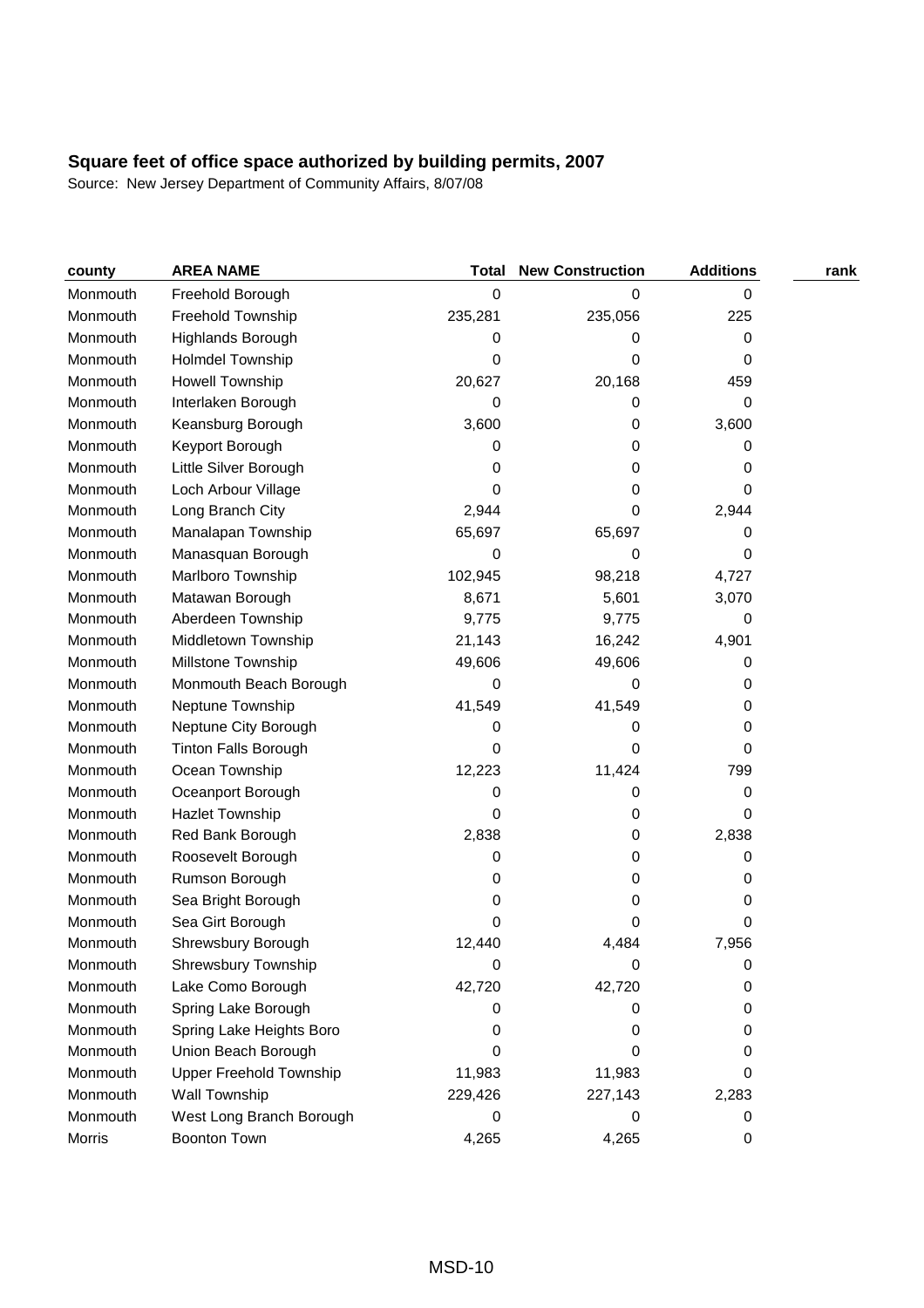| county        | <b>AREA NAME</b>          | <b>Total</b> | <b>New Construction</b> | <b>Additions</b> | rank |
|---------------|---------------------------|--------------|-------------------------|------------------|------|
| <b>Morris</b> | Boonton Township          | 0            | 0                       | 0                |      |
| Morris        | <b>Butler Borough</b>     | 729          | 729                     | 0                |      |
| Morris        | Chatham Borough           | 0            | 0                       | 0                |      |
| Morris        | Chatham Township          | 2,558        | 2,558                   | 0                |      |
| Morris        | Chester Borough           | 11,642       | 10,808                  | 834              |      |
| Morris        | <b>Chester Township</b>   | 0            | 0                       | 0                |      |
| Morris        | Denville Township         | 4,005        | 0                       | 4,005            |      |
| Morris        | Dover Town                | 0            | 0                       | 0                |      |
| Morris        | East Hanover Township     | 0            | 0                       | 0                |      |
| Morris        | Florham Park Borough      | 375,323      | 367,536                 | 7,787            |      |
| Morris        | Hanover Township          | 14,767       | 4,725                   | 10,042           |      |
| Morris        | Harding Township          | 0            | 0                       | 0                |      |
| Morris        | Jefferson Township        | 0            | 0                       | 0                |      |
| Morris        | Kinnelon Borough          | 0            | 0                       | 0                |      |
| Morris        | Lincoln Park Borough      | 0            | 0                       | 0                |      |
| <b>Morris</b> | Madison Borough           | 16,140       | 16,140                  | 0                |      |
| <b>Morris</b> | Mendham Borough           | 0            | 0                       | 0                |      |
| Morris        | Mendham Township          | 12,771       | 12,771                  | 0                |      |
| Morris        | Mine Hill Township        | 0            | 0                       | 0                |      |
| <b>Morris</b> | Montville Township        | 48,885       | 48,885                  | 0                |      |
| Morris        | Morris Township           | 0            | 0                       | 0                |      |
| Morris        | Morris Plains Borough     | 1,225        | 0                       | 1,225            |      |
| <b>Morris</b> | Morristown Town           | 4,400        | 4,400                   | 0                |      |
| Morris        | Mountain Lakes Borough    | 0            | 0                       | 0                |      |
| Morris        | Mount Arlington Borough   | 0            | 0                       | 0                |      |
| Morris        | Mount Olive Township      | 0            | 0                       | 0                |      |
| <b>Morris</b> | Netcong Borough           | 2,500        | 0                       | 2,500            |      |
| Morris        | Parsippany-Troy Hills Twp | 1,738        | 560                     | 1,178            |      |
| Morris        | Long Hill Township        | 0            | 0                       | 0                |      |
| Morris        | Pequannock Township       | $\Omega$     | 0                       | 0                |      |
| Morris        | Randolph Township         | 41,200       | 41,200                  | 0                |      |
| Morris        | Riverdale Borough         | 6,839        | 0                       | 6,839            |      |
| Morris        | Rockaway Borough          | 1,242        | 0                       | 1,242            |      |
| <b>Morris</b> | Rockaway Township         | 0            | 0                       | 0                |      |
| <b>Morris</b> | Roxbury Township          | 104,798      | 31,998                  | 72,800           |      |
| Morris        | Victory Gardens Borough   | 0            | 0                       | 0                |      |
| <b>Morris</b> | Washington Township       | 125,330      | 125,330                 | 0                |      |
| <b>Morris</b> | Wharton Borough           | 7,848        | 7,848                   | 0                |      |
| Ocean         | Barnegat Light Borough    | 0            | 0                       | 0                |      |
| Ocean         | Bay Head Borough          | 0            | $\pmb{0}$               | 0                |      |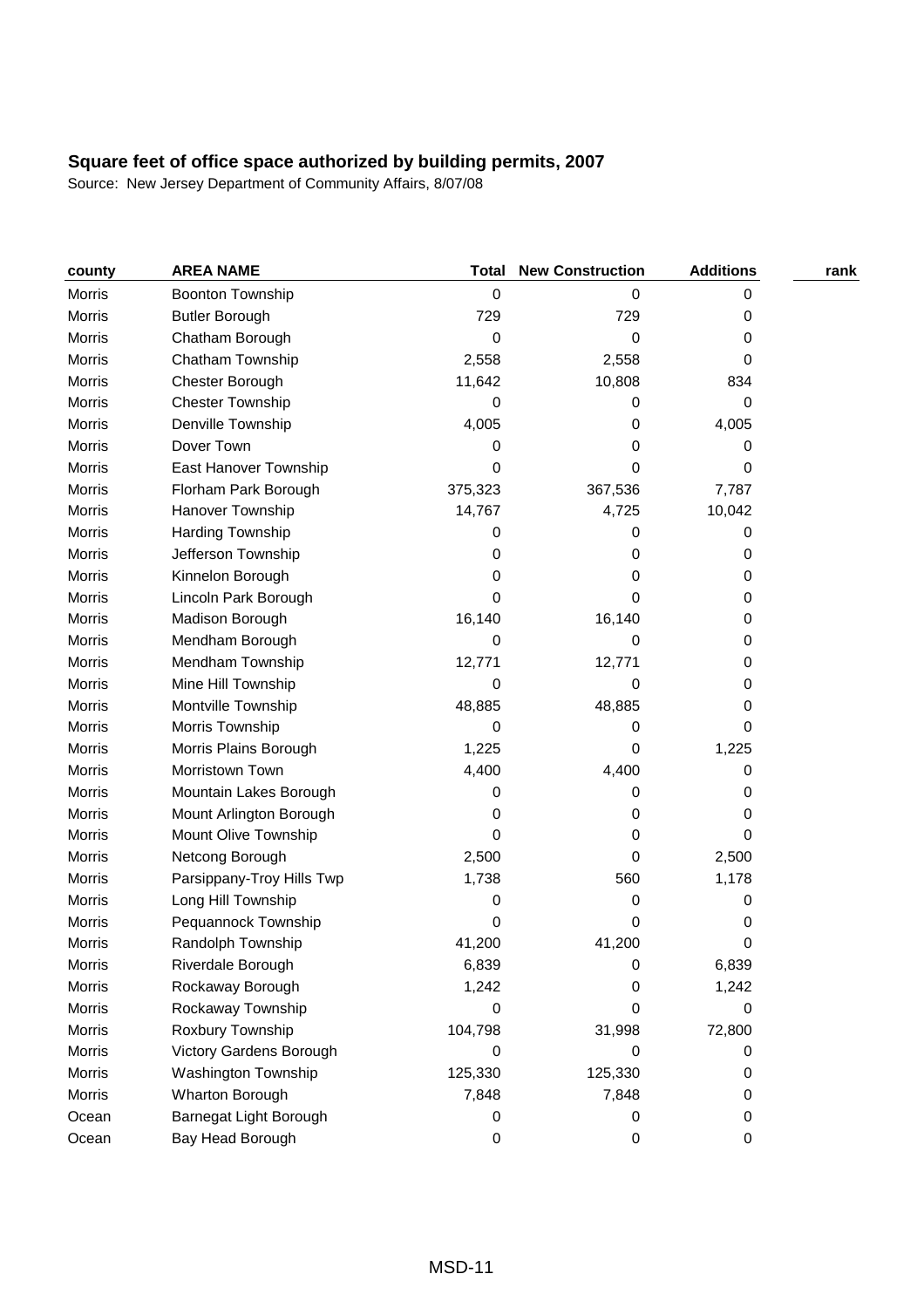| county  | <b>AREA NAME</b>              | <b>Total</b> | <b>New Construction</b> | <b>Additions</b> | rank |
|---------|-------------------------------|--------------|-------------------------|------------------|------|
| Ocean   | Beach Haven Borough           | 0            | 0                       | 0                |      |
| Ocean   | Beachwood Borough             | 0            | 0                       | 0                |      |
| Ocean   | <b>Berkeley Township</b>      | 28,085       | 28,085                  | 0                |      |
| Ocean   | <b>Brick Township</b>         | 29,962       | 26,800                  | 3,162            |      |
| Ocean   | <b>Toms River Township</b>    | 92,347       | 65,693                  | 26,654           |      |
| Ocean   | Eagleswood Township           | 0            | 0                       | 0                |      |
| Ocean   | Harvey Cedars Borough         | 0            | 0                       | 0                |      |
| Ocean   | <b>Island Heights Borough</b> | 0            | 0                       | 0                |      |
| Ocean   | Jackson Township              | 6,230        | 6,230                   | 0                |      |
| Ocean   | Lacey Township                | 3,882        | 3,680                   | 202              |      |
| Ocean   | Lakehurst Borough             | 0            | 0                       | 0                |      |
| Ocean   | Lakewood Township             | 16,247       | 12,516                  | 3,731            |      |
| Ocean   | Lavallette Borough            | 0            | 0                       | 0                |      |
| Ocean   | Little Egg Harbor Township    | 18,497       | 13,227                  | 5,270            |      |
| Ocean   | Long Beach Township           | 0            | 0                       | 0                |      |
| Ocean   | Manchester Township           | 18,955       | 18,865                  | 90               |      |
| Ocean   | Mantoloking Borough           | 0            | 0                       | 0                |      |
| Ocean   | Ocean Township                | 5,334        | 5,334                   | 0                |      |
| Ocean   | Ocean Gate Borough            | 0            | 0                       | 0                |      |
| Ocean   | Pine Beach Borough            | 4,094        | 4,094                   | 0                |      |
| Ocean   | Plumsted Township             | 0            | 0                       | 0                |      |
| Ocean   | Point Pleasant Borough        | 8,711        | 3,131                   | 5,580            |      |
| Ocean   | Point Pleasant Beach Boro     | 0            | 0                       | 0                |      |
| Ocean   | Seaside Heights Borough       | 0            | 0                       | 0                |      |
| Ocean   | Seaside Park Borough          | 0            | 0                       | 0                |      |
| Ocean   | Ship Bottom Borough           | 3,110        | 0                       | 3,110            |      |
| Ocean   | South Toms River Borough      | 4,970        | 4,970                   | 0                |      |
| Ocean   | <b>Stafford Township</b>      | 13,213       | 13,063                  | 150              |      |
| Ocean   | Surf City Borough             | 0            | 0                       | 0                |      |
| Ocean   | <b>Tuckerton Borough</b>      | 0            | 0                       | 0                |      |
| Ocean   | <b>Barnegat Township</b>      | 0            | 0                       | 0                |      |
| Passaic | <b>Bloomingdale Borough</b>   | 9,336        | 9,336                   | 0                |      |
| Passaic | <b>Clifton City</b>           | 46,503       | 34,977                  | 11,526           |      |
| Passaic | Haledon Borough               | 0            | 0                       | 0                |      |
| Passaic | Hawthorne Borough             | 0            | 0                       | 0                |      |
| Passaic | Little Falls Township         | 15,230       | 13,980                  | 1,250            |      |
| Passaic | North Haledon Borough         | 4,165        | 0                       | 4,165            |      |
| Passaic | Passaic City                  | 4,568        | 1,015                   | 3,553            |      |
| Passaic | Paterson City                 | 12,660       | 5,900                   | 6,760            |      |
| Passaic | Pompton Lakes Borough         | 3,500        | 3,500                   | $\pmb{0}$        |      |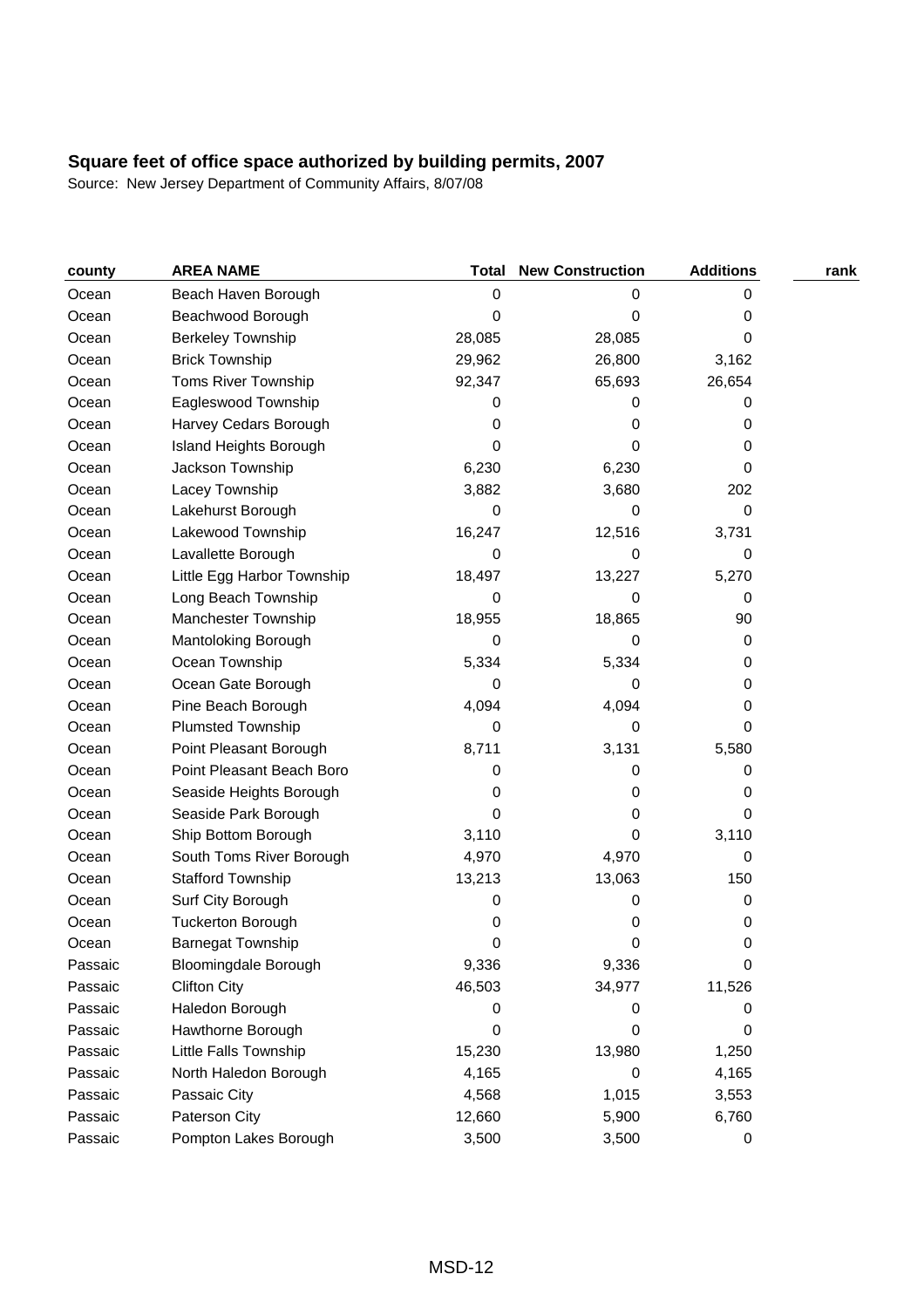| county   | <b>AREA NAME</b>                 | <b>Total</b> | <b>New Construction</b> | <b>Additions</b> | rank |
|----------|----------------------------------|--------------|-------------------------|------------------|------|
| Passaic  | Prospect Park Borough            | 0            | 0                       | 0                |      |
| Passaic  | Ringwood Borough                 | 9,855        | 9,855                   | 0                |      |
| Passaic  | <b>Totowa Borough</b>            | 46,913       | 46,369                  | 544              |      |
| Passaic  | Wanaque Borough                  | 1,800        | 0                       | 1,800            |      |
| Passaic  | Wayne Township                   | 105,652      | 103,654                 | 1,998            |      |
| Passaic  | West Milford Township            | 22,022       | 7,745                   | 14,277           |      |
| Passaic  | West Paterson Borough            | 0            | 0                       | 0                |      |
| Salem    | Alloway Township                 | 4,268        | 4,268                   | 0                |      |
| Salem    | Elmer Borough                    | 0            | 0                       | 0                |      |
| Salem    | Elsinboro Township               | 0            | 0                       | 0                |      |
| Salem    | Lower Alloways Creek Twp         | 0            | 0                       | 0                |      |
| Salem    | Mannington Township              | 0            | 0                       | 0                |      |
| Salem    | Oldmans Township                 | 0            | 0                       | 0                |      |
| Salem    | Penns Grove Borough              | 0            | 0                       | 0                |      |
| Salem    | Pennsville Township              | 12,651       | 12,651                  | 0                |      |
| Salem    | Pilesgrove Township              | 22,670       | 22,670                  | 0                |      |
| Salem    | Pittsgrove Township              | 0            | 0                       | 0                |      |
| Salem    | Quinton Township                 | 0            | 0                       | 0                |      |
| Salem    | Salem City                       | 50,597       | 50,597                  | 0                |      |
| Salem    | <b>Carneys Point Township</b>    | 0            | 0                       | 0                |      |
| Salem    | <b>Upper Pittsgrove Township</b> | 0            | 0                       | 0                |      |
| Salem    | Woodstown Borough                | 0            | 0                       | 0                |      |
| Somerset | <b>Bedminster Township</b>       | 6,911        | 6,900                   | 11               |      |
| Somerset | <b>Bernards Township</b>         | 9,228        | 3,000                   | 6,228            |      |
| Somerset | Bernardsville Borough            | 243          | 0                       | 243              |      |
| Somerset | Bound Brook Borough              | 178          | 0                       | 178              |      |
| Somerset | <b>Branchburg Township</b>       | 5,955        | 4,025                   | 1,930            |      |
| Somerset | <b>Bridgewater Township</b>      | 159,250      | 50,000                  | 109,250          |      |
| Somerset | Far Hills Borough                | 0            | 0                       | 0                |      |
| Somerset | Franklin Township                | 27,866       | 20,032                  | 7,834            |      |
| Somerset | Green Brook Township             | 11,391       | 11,391                  | 0                |      |
| Somerset | <b>Hillsborough Township</b>     | 0            | 0                       | 0                |      |
| Somerset | Manville Borough                 | 0            | 0                       | 0                |      |
| Somerset | Millstone Borough                | 0            | 0                       | 0                |      |
| Somerset | Montgomery Township              | 0            | 0                       | 0                |      |
| Somerset | North Plainfield Borough         | 0            | 0                       | 0                |      |
| Somerset | Peapack-Gladstone Boro           | 0            | 0                       | 0                |      |
| Somerset | Raritan Borough                  | 18,425       | 0                       | 18,425           |      |
| Somerset | Rocky Hill Borough               | 0            | 0                       | 0                |      |
| Somerset | Somerville Borough               | 128,000      | 128,000                 | 0                |      |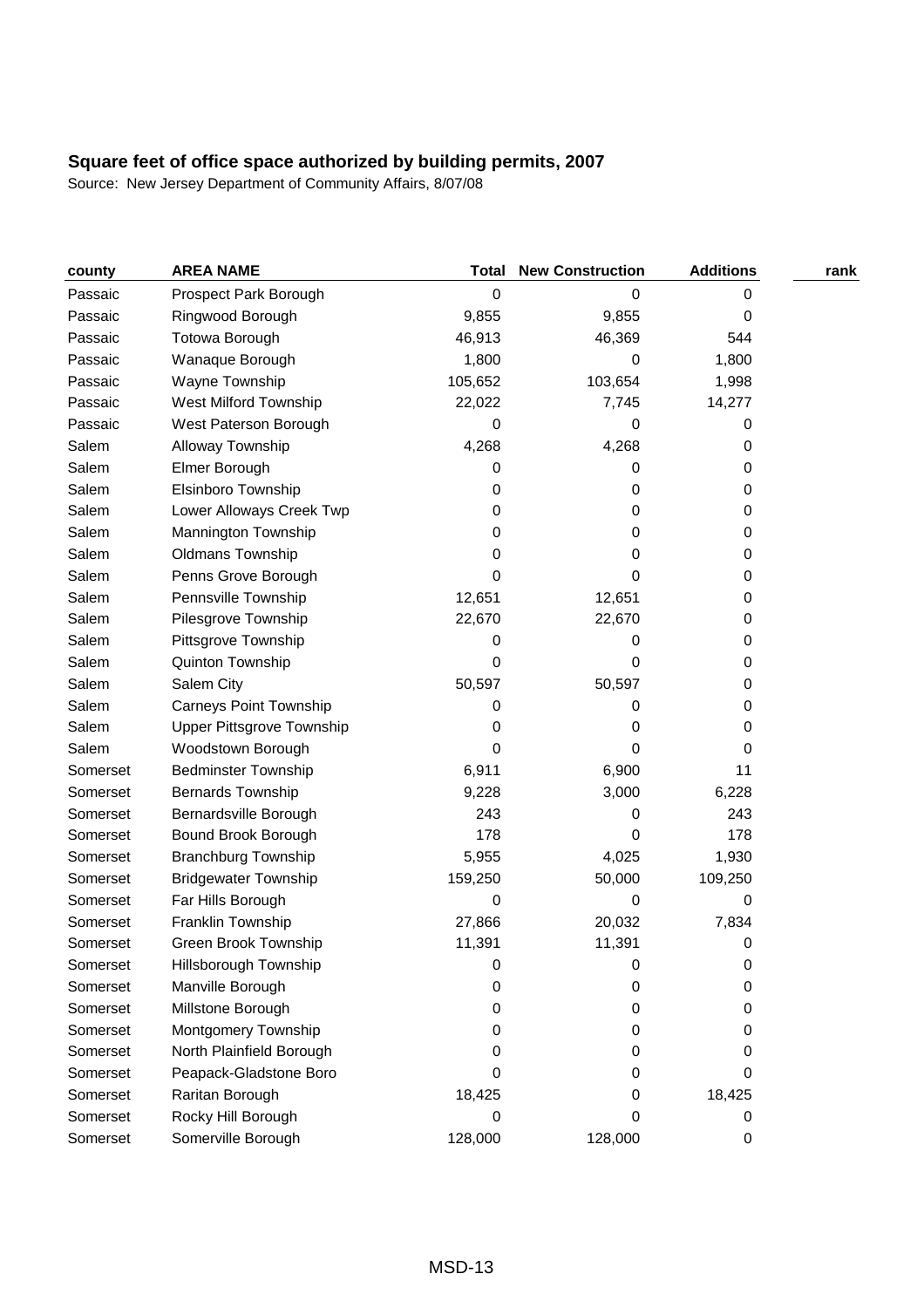| county        | <b>AREA NAME</b>                 | <b>Total</b> | <b>New Construction</b> | <b>Additions</b> | rank |
|---------------|----------------------------------|--------------|-------------------------|------------------|------|
| Somerset      | South Bound Brook Boro           | 0            | 0                       | 0                |      |
| Somerset      | Warren Township                  | 11,967       | 11,967                  | 0                |      |
| Somerset      | Watchung Borough                 | 0            | 0                       | 0                |      |
| Sussex        | Andover Borough                  | 0            | 0                       | 0                |      |
| <b>Sussex</b> | Andover Township                 | 10,570       | 10,570                  | 0                |      |
| <b>Sussex</b> | <b>Branchville Borough</b>       | 0            | 0                       | 0                |      |
| <b>Sussex</b> | <b>Byram Township</b>            | 0            | 0                       | 0                |      |
| <b>Sussex</b> | Frankford Township               | 1,392        | 1,392                   | 0                |      |
| <b>Sussex</b> | Franklin Borough                 | 1,134        | 0                       | 1,134            |      |
| Sussex        | Fredon Township                  | 6,074        | 0                       | 6,074            |      |
| <b>Sussex</b> | Green Township                   | 0            | 0                       | 0                |      |
| <b>Sussex</b> | Hamburg Borough                  | 0            | 0                       | 0                |      |
| <b>Sussex</b> | Hampton Township                 | 16,542       | 13,524                  | 3,018            |      |
| <b>Sussex</b> | Hardyston Township               | 95           | 0                       | 95               |      |
| <b>Sussex</b> | Hopatcong Borough                | 0            | 0                       | 0                |      |
| <b>Sussex</b> | Lafayette Township               | 0            | 0                       | 0                |      |
| <b>Sussex</b> | Montague Township                | 1,558        | 378                     | 1,180            |      |
| Sussex        | Newton Town                      | 0            | 0                       | 0                |      |
| <b>Sussex</b> | Ogdensburg Borough               | 0            | 0                       | 0                |      |
| <b>Sussex</b> | Sandyston Township               | 758          | 0                       | 758              |      |
| <b>Sussex</b> | Sparta Township                  | 30,890       | 29,837                  | 1,053            |      |
| <b>Sussex</b> | Stanhope Borough                 | 0            | 0                       | 0                |      |
| <b>Sussex</b> | <b>Stillwater Township</b>       | 0            | 0                       | 0                |      |
| <b>Sussex</b> | Sussex Borough                   | 0            | 0                       | 0                |      |
| Sussex        | Vernon Township                  | 2,400        | 2,400                   | 0                |      |
| <b>Sussex</b> | Walpack Township                 | $\Omega$     | 0                       | 0                |      |
| <b>Sussex</b> | Wantage Township                 | 7,875        | 5,400                   | 2,475            |      |
| Union         | <b>Berkeley Heights Township</b> | 45,000       | 45,000                  | 0                |      |
| Union         | Clark Township                   | 0            | 0                       | 0                |      |
| Union         | Cranford Township                | 8,134        | 8,134                   | 0                |      |
| Union         | <b>Elizabeth City</b>            | 124,499      | 114,511                 | 9,988            |      |
| Union         | Fanwood Borough                  | 0            | 0                       | 0                |      |
| Union         | Garwood Borough                  | 0            | 0                       | 0                |      |
| Union         | Hillside Township                | 3,600        | 3,600                   | 0                |      |
| Union         | Kenilworth Borough               | 0            | 0                       | 0                |      |
| Union         | Linden City                      | 10,600       | 10,600                  | 0                |      |
| Union         | Mountainside Borough             | 600          | 0                       | 600              |      |
| Union         | New Providence Borough           | 9,174        | 9,174                   | 0                |      |
| Union         | <b>Plainfield City</b>           | 0            | 0                       | 0                |      |
| Union         | Rahway City                      | 0            | $\pmb{0}$               | 0                |      |